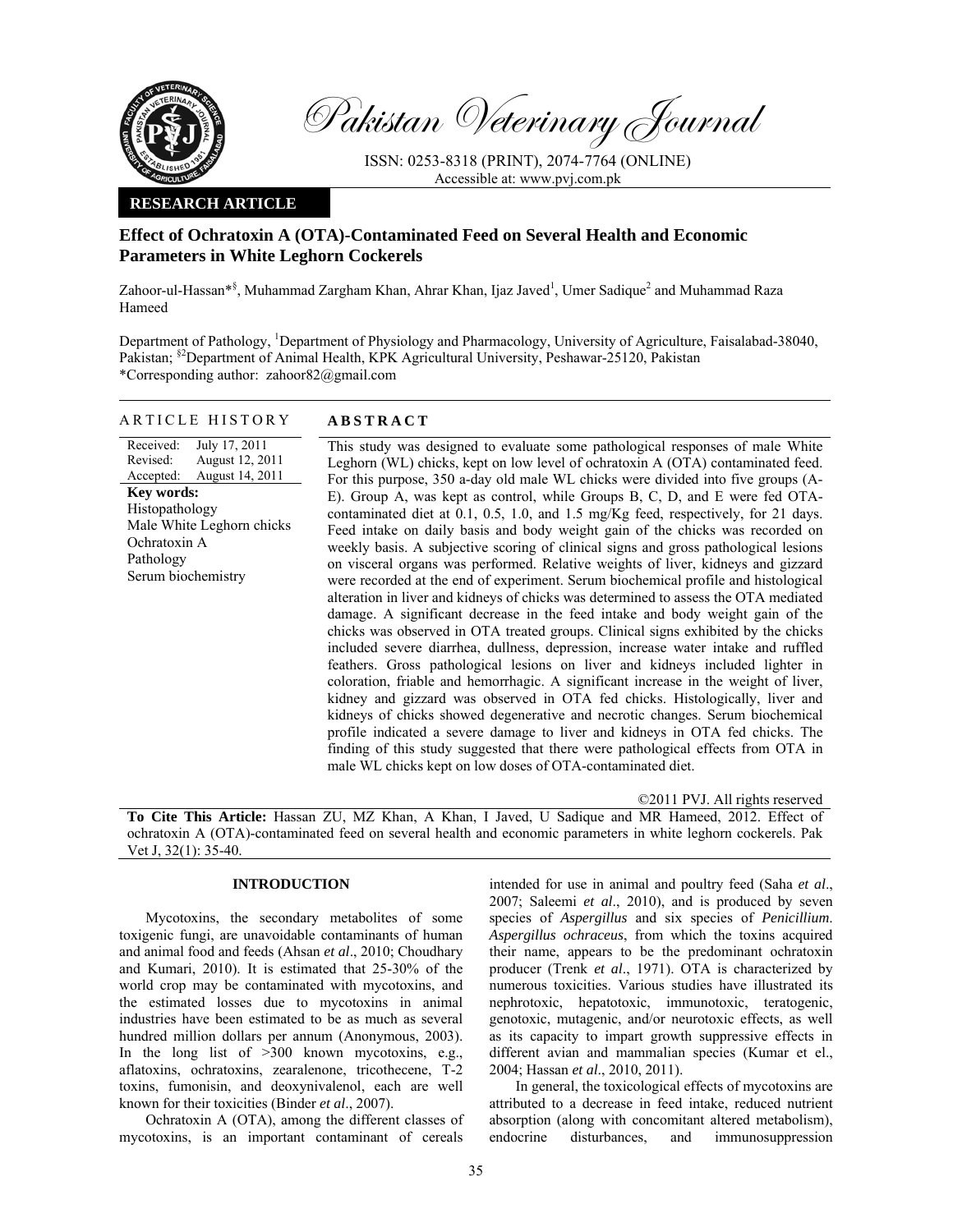(Whitlow and Hagler, 2002). Though the specific cellular and molecular mechanisms underlying the pathological effects of OTA are not known, inhibition of protein, DNA, and RNA synthesis, as well as degenerative/ apoptotic changes in visceral organs due to ochratoxicosis provide significant clues to determine how OTA mediates its effects (Pfohl-Leszkowicz *et al*., 1998). In broiler birds feeding OTA at 0.4 and 0.8 mg/kg feed for 1-5 week of age resulted significant decrease in feed intake and body weight gain along with increase in relative gizzard weight (Elaroussi *et al*., 2006). In an experiment feeding OTA contaminated diet at 2 mg/kg to broiler chicks for 35 days, Kumar *et al*. (2004) found severe degenerative and necrotic changes in liver and kidneys. A significant increase in the serum concentration of ALT, urea and creatinine, while a decrease in levels of total protein and albumin was noted in OTA treated laying hens in one of our previous study (Hassan *et al*., 2010) and also in broiler chicks by Stoev *et al*. (2004).

While information is available in the literature about the pathological effects of OTA (at high doses) in various animal species (Mobashar *et al*., 2010) including the WL chicken (adults as well as young), little is known about the effects of low doses of this toxin on chicks. It is important to note that earlier studies reported sex-specific responses to OTA intoxication in chicks (Stoev, 2010), where males were more sensitive to OTA when compared to females. This difference in response - at least in rats - was attributed to the differences in expression and/or activity of select drug-metabolizing enzymes (i.e., cytochrome P450s [CYPs] isoforms) that convert OTA into reactive intermediates that form DNA-adducts and lead to carcinogenic outcomes in the hosts (Pfohl-Leszkowicz *et al*., 1998). Thus, keeping in mind all the above-mentioned factors, the present study was designed to evaluate some pathological responses of male (being presumptively more sensitive than female counterparts) WL chicks that are maintained (for 3 wk) on a diet contaminated with various levels of OTA to assess what might be a 'safe' level for potential exposure of cockerels to this mycotoxin. Addressing this issue has tremendous ramifications for the poultry industry not only in Pakistan, but all over the world where mycotoxin contamination of feed-stocks is an ongoing challenge.

## **MATERIALS AND METHODS**

**Ochratoxin and feed:** OTA was produced from *A. ochraceus* (CECT 2948, Culture Collection Center, University De Valencia, Valencia, Spain) by culturing on wheat grain using a modified method of Trenk *et al*. (1971) as described by Hassan *et al*. (2010).

 Basal feed (19% total protein and 2750 Kcal/kg metabolizable energy) was prepared without addition of toxin binder, vitamins, minerals, and antibiotics. Prior to use, each batch of the basal feed was analyzed for ochratoxin, aflatoxin, and zearalenone to ensure that the levels of each were < 1.0 µg/kg. OTA-contaminated feeds were prepared by incorporation of known quantities of OTA. For this purpose, fermented wheat grains were extracted by soaking in a 3-fold quantity of chloroform (1:3) overnight and then filtered through cotton cloth. All the chloroform was then evaporated and the concentrated residues re-suspended into polyethylene glycol (PEG). This suspension was then evenly mixed in the required quantity of basal feed to prepare the experimental feeds containing each desired concentration of OTA. Prior to being used for feeding, the OTA concentration in each experimental diet was determined by HPLC.

**Induction of ochratoxicosis in White Leghorn chicks:**  All animal experiments were conducted according to the rules and regulations of the Animal Ethics Committee, Faculty of Veterinary Science, at the University of Agriculture, Faisalabad (Pakistan). Male White Leghorn (WL) chicks (n=350, one-day-old) were procured from a local hatchery and then kept in a poultry house at the Department of Pathology in the University of Agriculture Faisalabad, Pakistan, under standard environmental conditions. Animal rooms were kept at  $\sim 33^{\circ}$ C for the first week and then at  $\sim$ 32 $\degree$ C for the remaining period of the study, a 60% relative humidity, and with a 12-hr/12-hr light-dark cycle; all chicks had access to fresh water *ad libitum*.

 These chicks were divided into five groups (A–E), each consisting of 70 birds. All the groups were reared in a separate metallic cage of 5´x4´. Chicks in Group A were kept on basal chick starter ration (verified not to contain OTA or aflatoxin-B<sub>1</sub> (AFB<sub>1</sub>) contents at a level  $> 1.0$ µg/kg feed), while those in Groups B, C, D, and E, were provided OTA-contaminated feed at 0.1, 0.5, 1.0, or 1.5 mg OTA/kg feed, respectively, for a period of up to 21 d.

### **Parameters studied**

**Clinical parameters:** Feed intake of each group was daily determined, while body weight of birds was determined at the end of each week. Clinical signs of ochratoxicosis were recorded on daily basis. A subjective evaluation of the clinical signs was performed based upon the absence, presence, extent and severity and each sign was assigned a score from 0 to 3. The score of a particular sign in each group was summed up at the end of trial.

**Necropsy of the birds:** At Days 14- and 21-of-age, twelve chicks from each group were euthanized by cervical dislocation. Different organs including liver, kidneys and gizzard were harvested. These organs were weighed and their relative weight (as percentage of total body weight) was calculated. The liver and kidneys collected from the chicks fed OTA for 21 days were scored for gross lesions (as described in clinical parameters section) and were preserved in neutral buffer formalin for histopathological studies as described by Jalees *et al.* (2011). Formalin fixed tissue of the liver of birds showing cytoplasmic vacuoles of hepatocytes were also stained with Sudan IV stain to confirm the presence of fat vacuoles as described by Lillie and Fullmer (1976). Prior to killing, at day 21 of age, blood was collected from the wing vein of each bird and allowed to clot for serum separation. Serum collected from each bird was used for determination of biochemical parameters.

**Serum biochemical parameters:** Serum samples collected from birds of each group at the end of the experiment were used to determine Alanin-Aminotransferase (ALT), creatinine, urea, total proteins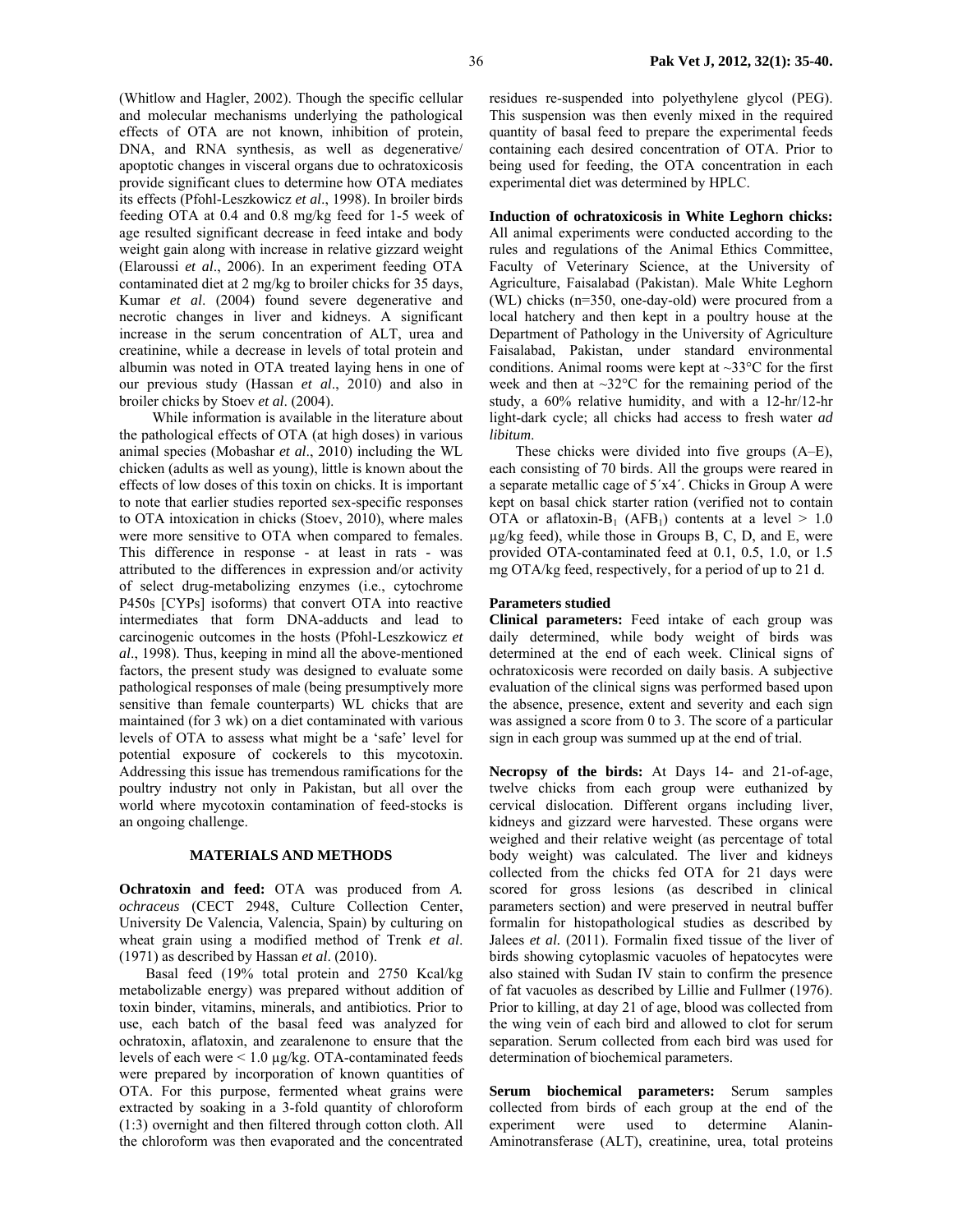and albumin concentrations using commercially available kits (Diasys Diagnostic system GmbH, Germany).

**Statistical analysis:** All data were subjected to analysis of variance tests. Means of the different groups were compared by Duncan's Multiple Range test using MSTATC statistical package. Data were considered significantly different from one another at a P-value  $\leq$ 0.05. Cumulative scores for clinical signs and gross lesions were compared with control group on arithmetical difference basis.

# **RESULTS**

**Feed intake:** A non-significant difference was noted in the feed intake of the chicks among all the groups, during week 1 of the experiment (Table 1). However, during week 2 and 3 feed intakes of chicks were significantly lower in the groups maintained on OTA contaminated ration.

**Table 1:** Feed intake (g) of male White Leghorn chicks kept on OTA contaminated feed (mean±SD).

| Group                                                                 | Age of chicks (Weeks) |                               |                               |  |  |  |
|-----------------------------------------------------------------------|-----------------------|-------------------------------|-------------------------------|--|--|--|
| (mg OTA / Kg diet)                                                    |                       |                               |                               |  |  |  |
| A(0)                                                                  | $9.10 \pm 2.60$       | $20.62 \pm 2.71$ <sup>a</sup> | $30.14 \pm 3.42$ <sup>a</sup> |  |  |  |
| B(0,1)                                                                | $7.50 \pm 1.70$       | $15.85 \pm 2.05^{\circ}$      | 27.88±2.14 <sup>a</sup>       |  |  |  |
| C(0.5)                                                                | $7.67 \pm 1.39$       | $13.57 \pm 3.26^b$            | $23.40 \pm 1.75^b$            |  |  |  |
| D(1.0)                                                                | $7.02 \pm 1.28$       | $13.14 \pm 2.05^{\circ}$      | $22.73 \pm 2.01 b^c$          |  |  |  |
| E(1.5)                                                                | $6.81 \pm 0.97$       | $12.73 \pm 2.97$ <sup>b</sup> | $18.45 \pm 3.39$ <sup>c</sup> |  |  |  |
| Values in each column followed by different letters are significantly |                       |                               |                               |  |  |  |

column followed by different letters are significantly different *(*P≤0.05).

**Body weight:** A non-significant difference was found in the body weights of chicks (during week 1 and 2) kept on OTA contaminated feed than the chicks fed basal feed (Table 2). However, feeding OTA for the period of 3 weeks resulted in the significant decrease in BW of the chicks fed higher dose of OTA i.e. in Group C, D and E, as compared to the values shown by their counterpart chicks in group A.

**Table 2:** Body weights (g) of male White Leghorn chicks kept on OTA contaminated feed (mean±SD).

| Group              | Age of chicks (Weeks) |                    |                                                    |  |  |  |
|--------------------|-----------------------|--------------------|----------------------------------------------------|--|--|--|
| (mg OTA / Kg diet) |                       |                    |                                                    |  |  |  |
| A(0)               | $67.00 \pm 6.63$      |                    | 122.80±13.01 250.80±26.47 <sup>a</sup>             |  |  |  |
| B(0,1)             | $66.40 \pm 5.41$      |                    | $110.00 \pm 20.75$ 269.00 $\pm 41.98$ <sup>a</sup> |  |  |  |
| C(0.5)             | $63.00 \pm 2.12$      |                    | $109.00 \pm 7.71$ $174.00 \pm 35.31^{\circ}$       |  |  |  |
| D(1.0)             | 69.60±7.77            | $106.20 \pm 25.53$ | 170.00±46.22 <sup>b</sup>                          |  |  |  |
| E(1.5)             | 66.40±10.01           | $113.00 \pm 11.58$ | 158.20±47.64 <sup>b</sup>                          |  |  |  |

Values in each column followed by different letters are significantly different (P≤0.05) ( $n = 20$ /group).

**Clinical signs:** Scoring of clinical signs exhibited by the male WL chicks, kept on OTA contaminated diet have been presented in the Table 3. Chicks in group A were alert throughout the length of the experiment and responded well upon tapering the cages. Feeding of OTA led to depression in chicks which increased with increasing the dose of toxin. Few birds in the group B showed mild depression at the last week of toxin feeding. Feeding OTA at higher doses resulted severe depression in the group D and E. Attraction toward the feed was normal in the chicks of control groups but feeding of OTA resulted in decreased interest in feed which increased with increased dietary OTA concentration. Chicks in the group G showed maximum interest in water than all other groups while control group showed normal interest in water. Addition of OTA in the feed affected the consistency of fecal material from semisolid to watery in the dose dependent manner. Group E showed sever watery diarrhea throughout the length of experiment. Feathers of chicks of group A were shiny and well formed throughout the length of experiment while the chicks fed OTA resulted in the ruffled feathers which showed dose dependent increase.

**Gross lesions:** The subjective scoring of gross lesions as observed by visual examination of the chicks noted at postmortem examination has been presented in Table 4. Livers of the chicks of group A showed normal size, color and consistency. Chicks fed OTA contaminated feed showed enlargement, pale discoloration, friable in consistency and hemorrhages on the surfaces. All the changes increased in severity in dose dependent manner. Kidneys of the chicks of control group were normal in size and color while those of experimental groups were bulging out of sockets and hemorrhagic. Chicks from group D and E showed severe hemorrhagic and enlarged kidneys.

**Relative organs weights:** The relative weight of liver and kidneys (determined at day 14 and 21 of age) was significantly higher in all OTA fed groups as compared to values noted in the chicks from Group A (Table 5). The values of relative weight of the gizzard of the chicks fed OTA for 14 days were significantly higher in all OTA treated groups than the values noted in the chicks belonging to control group, while in the chicks fed OTA for 21, significantly higher value was noted in chicks from group E than the chicks in group A.

### **Histopathology**

**Liver:** Histologically livers of the chicks from group A were normal and did not show any vascular disturbances. No fatty change or cellular infiltration was found. There was mild congestion accompanied by fatty change of milder degree in the liver of group B. In group C, there was moderate to severe fatty change with normal sinusoidal spaces. The chicks in group D showed moderate to severe fatty change along with congestion in the parenchyma. Dilated sinusoidal spaces and infiltration mononuclear cells around blood vessels were found. The sections from group E, liver showed fatty change of severe degree (Fig. 1[confirmed by Sudan IV staining using frozen sections Fig. 2]) along with pyknotic nuclei at some places. Infiltration of inflammatory cells around blood vessels and increased sinusoidal spaces were also noted in most of the section in this group.

**Kidneys:** The chicks in group A showed normal histological structures of kidneys with no degenerative changes or cellular infiltration. In group B, some sections showed mild to moderate degree of congestion, and foci of pyknotic nuclei. The sections of kidneys of chicks belonging to group C showed moderate degree of congestion and pyknotic nuclei at some places. In group D, detachments of tubular epithelial cells from basement membrane along with degenerative changes were noted in some sections of kidneys. Reduction in the urinary spaces due to proliferation of glomerular cells was also noted. In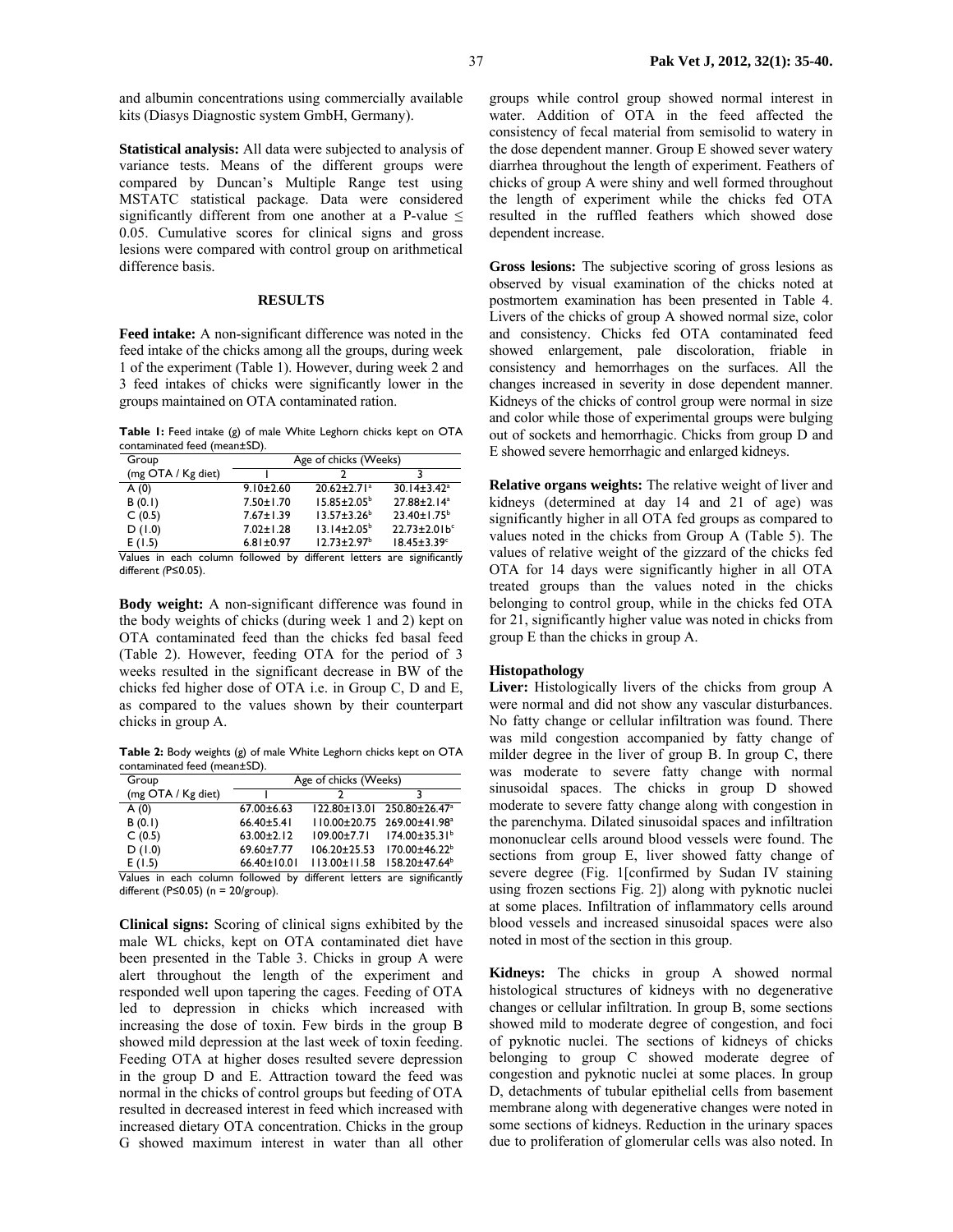**Table 3:** Score of clinical signs and behavior of male White Leghorn chicks fed different levels of OTA.

| Clinical sign and behavior                 | Score range |      |        | Group (mg OTA / Kg diet) |        |        |
|--------------------------------------------|-------------|------|--------|--------------------------|--------|--------|
|                                            |             | A(0) | B(0,1) | C(0.5)                   | D(1.0) | E(1.5) |
| Alertness Normal - depressed               | U-3         |      |        |                          |        |        |
| Attraction to feed Normal - less interest  | 0-3         |      |        | 19                       | 23     | 42     |
| Attraction to water Normal – more interest | 0-3         |      |        |                          |        | 32     |
| Feces consistency Normal Formed – watery   | $0 - 3$     |      |        |                          |        | 39     |
| Feather Normal Shiny - ruffled & Broken    | 0-3         |      |        |                          | 14     |        |
| Cumulative score                           |             |      | 28     |                          | 106    | 175    |

**Table 4:** Scores of gross lesions on different organs of male White Leghorn chicks fed OTA contaminated feed.

| Organ                         | Lesion             | Max. possible score | Group (mg OTA / Kg diet) |        |        |        |     |
|-------------------------------|--------------------|---------------------|--------------------------|--------|--------|--------|-----|
|                               |                    | A(0)                | B(0,1)                   | C(0.5) | D(1.0) | E(3.0) |     |
| Liver                         | Enlargement        | 36                  |                          |        |        |        | 28  |
|                               | Pale discoloration | 36                  |                          |        |        |        | 22  |
|                               | Friable            | 36                  |                          |        |        |        | 10  |
|                               | Hemorrhage         | 36                  |                          |        |        | 18     |     |
| Total score liver             |                    | 144                 |                          |        | 46     | 63     | 8   |
| Kidneys                       | Enlargement        | 36                  |                          |        |        | 19     | 25  |
|                               | Hemorrhage         | 36                  |                          |        |        |        |     |
| Total score kidney            |                    | 72                  |                          | 10     | 20     | 30     | 42  |
| Cumulative score Liver+Kidney |                    | 216                 |                          |        | 66     | 93     | 123 |

**Table 5:** Relative organs weights (% of body weight) of male White Leghorn chicks kept on OTA contaminated feed (mean±SD)

|                                                                                                                    | $\sim$                       | . .                          |                              |                   |                              |  |  |
|--------------------------------------------------------------------------------------------------------------------|------------------------------|------------------------------|------------------------------|-------------------|------------------------------|--|--|
| Group (mg OTA / Kg diet)                                                                                           | A(0)                         | B(0.1)                       | C(0.5)                       | D(1.0)            | E(1.5)                       |  |  |
| At 14 days of age                                                                                                  |                              |                              |                              |                   |                              |  |  |
| Liver                                                                                                              | $3.53 \pm 0.13$ <sup>d</sup> | $3.96 \pm 0.03$ c            | $4.40 \pm 0.05^{\circ}$      | $4.51 \pm 0.04^b$ | $5.30 \pm 0.13$ <sup>a</sup> |  |  |
| Kidney                                                                                                             | $0.92 \pm 0.05$ <sup>d</sup> | $1.01 \pm 0.04$ <sup>d</sup> | $1.17 \pm 0.04$ <sup>c</sup> | $1.41 \pm 0.08^b$ | $1.56 \pm 0.05^a$            |  |  |
| Gizzard                                                                                                            | $7.58 \pm 0.09$ <sup>c</sup> | $8.58 \pm 0.09^{\circ}$      | $8.39 \pm 0.17^b$            | $8.62 \pm 0.18^b$ | $9.58 \pm 0.28$ <sup>a</sup> |  |  |
| At 21 days of age                                                                                                  |                              |                              |                              |                   |                              |  |  |
| Liver                                                                                                              | $3.59 \pm 0.07$ <sup>d</sup> | $3.81 \pm 0.08$              | $3.88 \pm 0.05$ <sup>c</sup> | $4.46 \pm 0.09^b$ | $4.83 \pm 0.06^a$            |  |  |
| Kidney                                                                                                             | $0.84 \pm 0.04$ <sup>d</sup> | $1.07 \pm 0.03$ <sup>c</sup> | $1.16 \pm 0.02^b$            | $1.19 \pm 0.04^b$ | $1.42 \pm 0.05^a$            |  |  |
| Gizzard                                                                                                            | $7.09 \pm 0.25^{\circ}$      | 6.19 $\pm$ 0.77 <sup>b</sup> | $7.38 \pm 0.50^{\circ}$      | $7.26 \pm 0.07^b$ | $9.40 \pm 1.12$ <sup>a</sup> |  |  |
| المستطرفات المراكب والمستقطعة والمستقطعية ويستكشف والمستحرج ويستخدم والمستحقق والمستحل والمستحقق والمستحد والمستحد |                              |                              |                              |                   |                              |  |  |

In rows, values followed by different letters are significantly different from each other at P≤0.05 (n = 10/group).

**Table 6:** Serum biochemical profile of chicks kept on OTA contaminated feed (mean±SD)

| Group (mg OTA / Kg diet)  | ALT (U/I)                | Urea (mg/dl)                   | Creatinine (umol/l)      | Total protein (g/dl)          | Albumin (g/dl)                |
|---------------------------|--------------------------|--------------------------------|--------------------------|-------------------------------|-------------------------------|
| A(0)                      | $21.00 + 4.36$ °         | $12.67 \pm 3.06^{\circ}$       | $26.00 \pm 2.00^{\circ}$ | $5.50 \pm 0.78$ <sup>a</sup>  | $4.31 + 0.22$ <sup>a</sup>    |
| B(0.1)                    | $29.33 \pm 2.08$ bc      | $20.33 \pm 1.53$ <sup>bc</sup> | $28.33 \pm 3.21$ °       | $4.68 \pm 0.80^{ab}$          | $3.58 \pm 0.60^{ab}$          |
| C(0.5)                    | $35.00 \pm 2.65^{ab}$    | $27.00 \pm 6.24$ <sup>ab</sup> | $38.67 \pm 1.53^b$       | $3.87 \pm 0.54$ <sup>bc</sup> | $3.14 \pm 0.12^{bc}$          |
| D(1.0)                    | $39.33 \pm 5.51^{\circ}$ | $31.67 \pm 3.06^a$             | $54.79 \pm 5.57^{\circ}$ | $3.64 \pm 0.33$ <sup>bc</sup> | $2.80 \pm 0.20$ <sup>bc</sup> |
| E(1.5)                    | $40.67 \pm 3.06^a$       | $35.67 \pm 3.21$ <sup>a</sup>  | $55.65 \pm 5.55^a$       | $3.28 \pm 0.02$ <sup>c</sup>  | $2.63 \pm 0.55$ <sup>c</sup>  |
| $\cdots$<br>$\sim$ $\sim$ |                          | $\overline{1}$ $\overline{1}$  | (0.10, 0.01)             |                               |                               |

Values in each column followed by different letters are significantly different (P≤0.05).

group E, more severe degenerative changes in the tubular epithelial cells were noted along with detachment of cells from the basement membrane. Congestion in parenchyma, pyknotic nuclei (Fig. 3) and vacuolation in tubular epithelial cells were also observed in some section of kidneys.

**Serum biochemical parameters:** Serum ALT, urea and creatinine concentration were significantly higher in Group C, D and E, as compared to the values shown by their counterpart chicks in Group A [Table 6]. The values of serum total protein and albumin were significantly higher in group A as compared to the values in chicks from group C, D and E.

#### **DISCUSSION**

A significant decrease in the feed intake of the male WL chicks was noted during week 2 and 3 of experiment, in groups fed OTA contaminated ration. This decrease in feed intake of the chicks may be due to the metabolic disturbances due to ochratoxicosis as have been previous reported (though not in male WL chicks) in broilers (Stoev *et al*., 2002) and layers (Sawale *et al*., 2009). Feeding OTA contaminated diet resulted in decrease in body weight gain of chicks as noted in the week 3 of experiment. Among the various mechanisms of pathogenesis of ochratoxin A, the impairment of protein synthesis is considered to be most important one. This decrease/blockage of protein synthesis in ochratoxin A treated birds may be involved in growth depression of the chicks, as it has been proposed earlier (Mohiudin *et al*., 1993). Also, this decrease in weight gain of the chicks may be co-related to decrease feed intake or poor health status due to ochratoxicosis. A decrease in body weight gain of chicks has previously been reported by Elaroussi *et al*. (2006) in broiler chicks.

The increase in fecal moisture contents, dullness, depression, increased water intake and ruffled feather were prominent signs exhibited by the chicks in OTA fed groups. Similar clinical signs have been reported in OTA fed broiler chicks (Koynarski *et al*., 2007). Intramuscular injection of OTA to the White Leghorn pullet at the rate of 0.25 to 0.50 mg/kg body weight resulted increase water intake and increase fecal moisture contents (Glahn *et al*., 1981).The macroscopic changes observed in the liver and kidneys of OTA fed chicks included enlargement and hemorrhages on the surfaces of these organs. The enlargement of liver and kidneys may be the consequence of inflammatory reactions occurring here due to route of elimination of OTA via kidneys and partially by liver due to enterohepatic recirculation and hepatobiliary excretion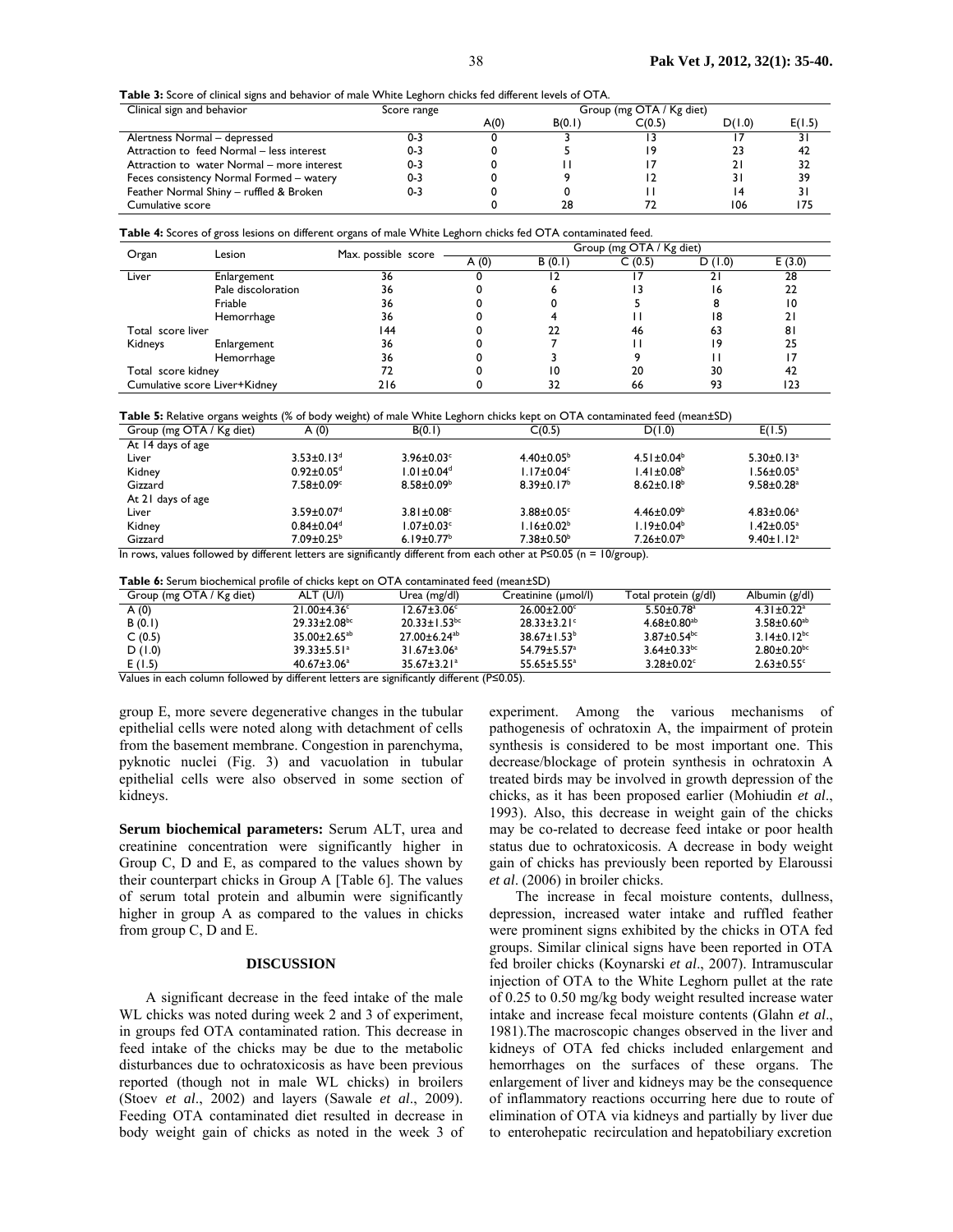

**Fig. 1:** Photomicrograph of liver of White Leghorn chick fed OTA @ 1.5 mg/kg feed. Fatty change is found in hepatocytes. (H & E stain 200X)



**Fig. 2:** Photomicrograph of liver stained with Sudan -IV for the confirmation of vaculation as fatty change. Fat vacuoles are pink stained (400X)



**Fig. 3:** Photomicrograph of Kidney of White leghorn chick fed OTA contaminated feed @ 1.5 mg/kg. Congestion and pyknotic nuclei are shown. (H & E stain 600X)

(Stoev *et al*., 2000). The hemorrhagic changes on the surfaces of these organs may be due to vascular disturbances in ochratoxicosis as it has been previously observed in chicks fed OTA contaminated ration at 5 mg/kg feed (Stoev *et al*., 2002). Moreover, the disturbances of blood clotting due to decrease in fibrinogen and increased prothrombin time observed in ochratoxicosis (Prior and Sisodia, 1978) could also contribute to hemorrhages seen in these organs.

The increase in the relative weight of liver and kidneys in the OTA fed chicks may be attributed to infiltration of mononuclear cells in the parenchyma of these organs as it has been observed in the histological sections of these organs. Stoev *et al.* (2002) suggested that this increase in the weight is due to proliferation of connective tissues in these organs as result of regenerative attempt to OTA mediated damage. However, no such activity was found in the histological structures of these organs in present study. A significant increase in the weight of gizzard noted in present study in OTA fed chicks have previously been reported in the broiler chicks (Elaroussi *et al*., 2006) and breeder hens (Hassan *et al*., 2010). This increase in the weight of gizzard may be attributed to the affinity of OTA for the gastrointestinal tract affecting its physiological systems (Raju and Devegowda, 2000) and/or due to irritative properties when it is in direct contact (Huff *et al*., 1988).

Microscopically, the livers of the WL chicks showed congestion, fatty change and infiltration of mononuclear cells and at some places hepatocytes showed pyknotic nuclei. Also degenerative changes were noted in the sections of kidney, especially in the tubular epithelial cells from OTA treated groups. These changes are attributed to the direct effects of OTA in its execratory route i.e. primarily in kidney and partly via enterohepatic recirculation and hepatobiliary excretion. A significant increase in the serum ALT concentration and then decrease in the values of serum total protein and albumins are co-related to direct toxic effects of OTA in liver. The damage to hepatocytes are observed in histological sections enhances our understanding regarding the increased ALT and decrease protein concentration. An increase in serum urea and creatinine concentration shows that kidney functions were severely impaired in all OTA treated groups. These finding are in line with our previous studies in which different levels OTA were fed to breeder hens for 21 days (Hassan *et al*., 2010). The histological changes in these organs are also suggestive of their corresponding serum biochemical alteration in this study.

In conclusion, feeding of OTA contaminated feed to male White Leghorn chicks from one day of age resulted in diarrhea, decrease feed intake, increase water intake and decreased body weight. Liver and kidneys were grossly enlarged, lighter in color and had petechial hemorrhages on the surfaces. Microscopically liver had fatty change and kidneys showed tubular degeneration and necrosis. An increase was observed in serum concentration of ALT, urea, creatinine while decreased concentration of serum total protein and albumin was present. All the pathological findings showed dose dependent increase in its severity.

#### **REFERENCES**

- Ahsan S, IA Bhatti, MR Asi, HN Bhatti and MA Sheikh, 2010. Occurrence of aflatoxins in maize grains from central areas of Punjab, Pakistan. Int J Agric Biol*,* 12: 571–575.
- Anonymous, 2003. Mycotoxins: Risks in Plant, Animal, and Human Systems. Council for Agricultural Science & Technology, Ames, IA, USA.
- Binder EM, LM Tan, LJ Chin, J Handle and J Richard, 2007. Worldwide occurrence of mycotoxins in commodities, feeds, and feed ingredients. Anim Feed Sci Tech, 137: 265-282.
- Choudhary AK and P Kumari, 2010. Management of mycotoxins contamination in preharvest and post harvest crops: Present status and future prospects. J Phytol, 2: 37-52.